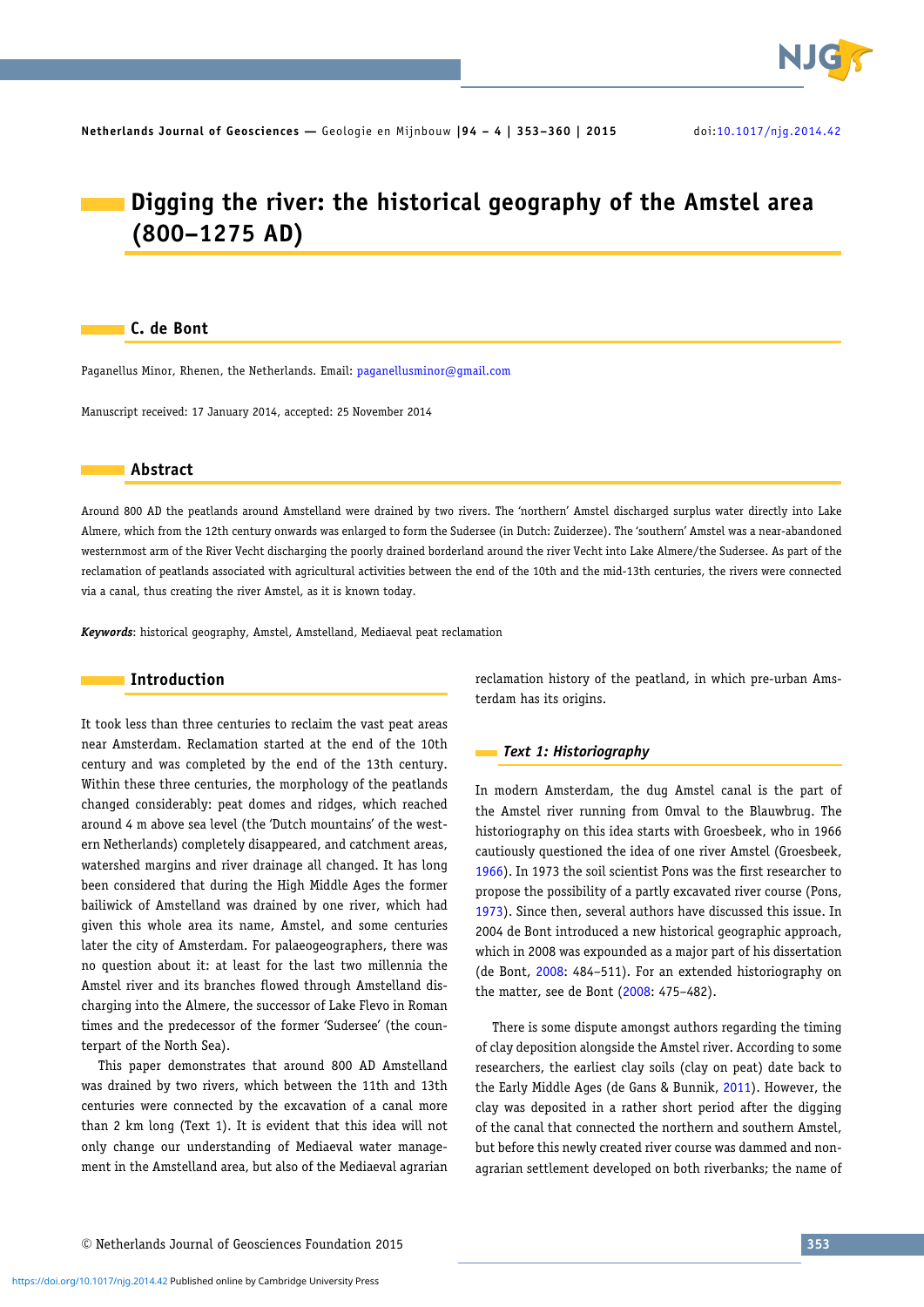this settlement, *Amestelledamme* (literally translated as dam in the river Amstel), later became Amsterdam.

To disentangle this Gordian knot it is necessary to discover when the Amstel canal was cut and when it was dammed. This requires an appraisal of the natural landscape in the Amstel region around 800 AD and the character of Mediaeval agrarian peat reclamation, which preceded the rise of *Amestelledamme*, a village occupied by fishermen and craftsmen.

In contrast to physical geographers and other geoscientists who study the landforms and sediments of the past, historical geographers often seem to lack hard evidence and sometimes historical sources are not available. This discipline was once compared with Emmental cheese; a historical geographer has to cope with the fact that there are many holes in our historical knowledge. The oldest more or less reliable maps available for the western Netherlands date from the 16th century and are closely connected to Mediaeval religious activities. These documentary sources are relatively sparse in coverage and even archaeological (artefactual) material lacks precision, for example the finds from Mediaeval settlement in this area all date between 1000 and 1300 AD, a timeframe of changing dynamics in these peatlands.

In this paper the reconstruction of the early Mediaeval landscape and the natural drainage structure in the Amstelland area is presented. A general picture of the reclamation and settlement history from the 9th until the mid-13th centuries is provided. The natural landscape dynamics are described as well as those created by peat reclamation activities, which itself affected the people who drained the landscape. The lack of many contemporary written sources is offset by the availability of very reliable and detailed mid-19th century topographic maps (the topographical archive). Working with this archive requires a critical analysis of the resource, especially how to recognise/distinguish younger, post-Mediaeval historical information (de Bont, [2008:](#page-6-0) 34–37, 237–272).

## **The natural landscape around 800 AD**

Amstelland was part of an enormous peat area, which started to grow around 5500 BC and reached its optimum spatial extent around 800 AD (Vos et al., [2011:](#page-7-0) 42–69). During the Early Middle Ages the former proto-IJ basin, a prehistoric watercourse (Vos et al, [2011:](#page-7-0) 47, 51, 55; Lange et al., [2004\)](#page-6-0), was partly impassable, filled with eutrophic and sometimes even mesotrophic peat [\(Fig. 1\)](#page-2-0). The Great Holland Watershed formed the backbone of the vast Mediaeval peatlands in the province of North Holland, north and south of the proto-IJ basin. A secondary watershed was located southeast of the Late Mediaeval city centre of Amsterdam, running through the area now occupied by Lake Watergraafsmeer. Northern Amstelland was occupied by a river that is called here the northern Amstel, which drained into Lake Almere. The southern Amstelland was drained by its counter-

part, the southern Amstel, which represents the most western arm of the river Vecht system; it also drained into Lake Almere. The upper course of the southern-Amstel rose on the western slope of this secondary watershed, where centuries later Lake Watergraafsmeer developed.

On onomastic grounds, it was possible to reconstruct the old name of this upper branch of the southern Amstel as <sup>∗</sup>*tumapa*, which means 'running water' (de Bont, [2008:](#page-6-0) 559) ('words with an asterisk are postulated or hypothetical forms, that is they are words not recorded in independent use or only found in use at a later date' (definition used by A.D. Mills, 1998, Oxford Dictionary of English Place Names (new edition), Oxford University Press, p. 401)).

This hydronym fits in with some others north of the IJ basin, for example *Jisp* and *Stierop*, in which the etymon *apa* can also be recognised, meaning 'water' (Krahe, [1964:](#page-6-0) 21-24; Künzel et al., [1988\)](#page-6-0), in connection with a determinative 'bubbling', 'gurgling' or even 'foaming' (Schönfeld, [1955,](#page-7-0) s.v. Jisp, Stierop). In this historical geographic context the *apa* hydronym forms the opposite of the *ee* hydronym (IJ, Diem, Waterlandse Die) in its meaning of 'hardly floating' or even 'stagnant water' (de Bont & Kleij, [2012:](#page-6-0) 17–18). Some of the old prehistoric hydronyms in the western part of the Netherlands seem to indicate the natural morphology and drainage system of the natural peatland [\(Fig. 1\)](#page-2-0).

The western part of Amstelland was covered with oligotrophic peat ridges whilst the eastern part consisted of more eutrophic peat plains. East of the river Vecht (the northwestern branch of the Rhine system), another oligotrophic peat ridge egressed to the western slope of the Pleistocene ice-pushed ridges of the Gooi area (de Bont, [2008:](#page-6-0) 347–369, fig. 239).

The natural water system southeast of Amsterdam was part of the discharging system of the river Vecht. The drainage of the peatland on both sides of the upper course of the southern Amstel, being the most western blind arm of the Rhine-Vecht system discharging in a northern direction, was rather poor. Although there is not too much hard evidence for the existence of a secondary watershed between the northern Amstel and the southern Amstel around 800 AD, the presence of (at least) one mesotrophic peat layer is possible (de Bont, [2008:](#page-6-0) 479–480).

# **Agrarian peat reclamations**

In the year 1113 AD, the Bishop of Bremen (Germany) invited some inhabitants of the peat areas along the mouth of the river Rhine into his diocese in order to drain and reclaim the peatlands along the river Weser and river Elbe (Koch, [1970:](#page-6-0) nr. 98). These 'Hollanders' (as they were called in the Bishop's charter) took along with them a reclamation system in which a totally new technical and juridical approach was used (van der Linden, [1956,](#page-7-0) [1982;](#page-7-0) de Bont, [2008:](#page-6-0) 126–128; van der Ven, [2004\)](#page-7-0). They reclaimed the peat area by digging ditches to create

<https://doi.org/10.1017/njg.2014.42> Published online by Cambridge University Press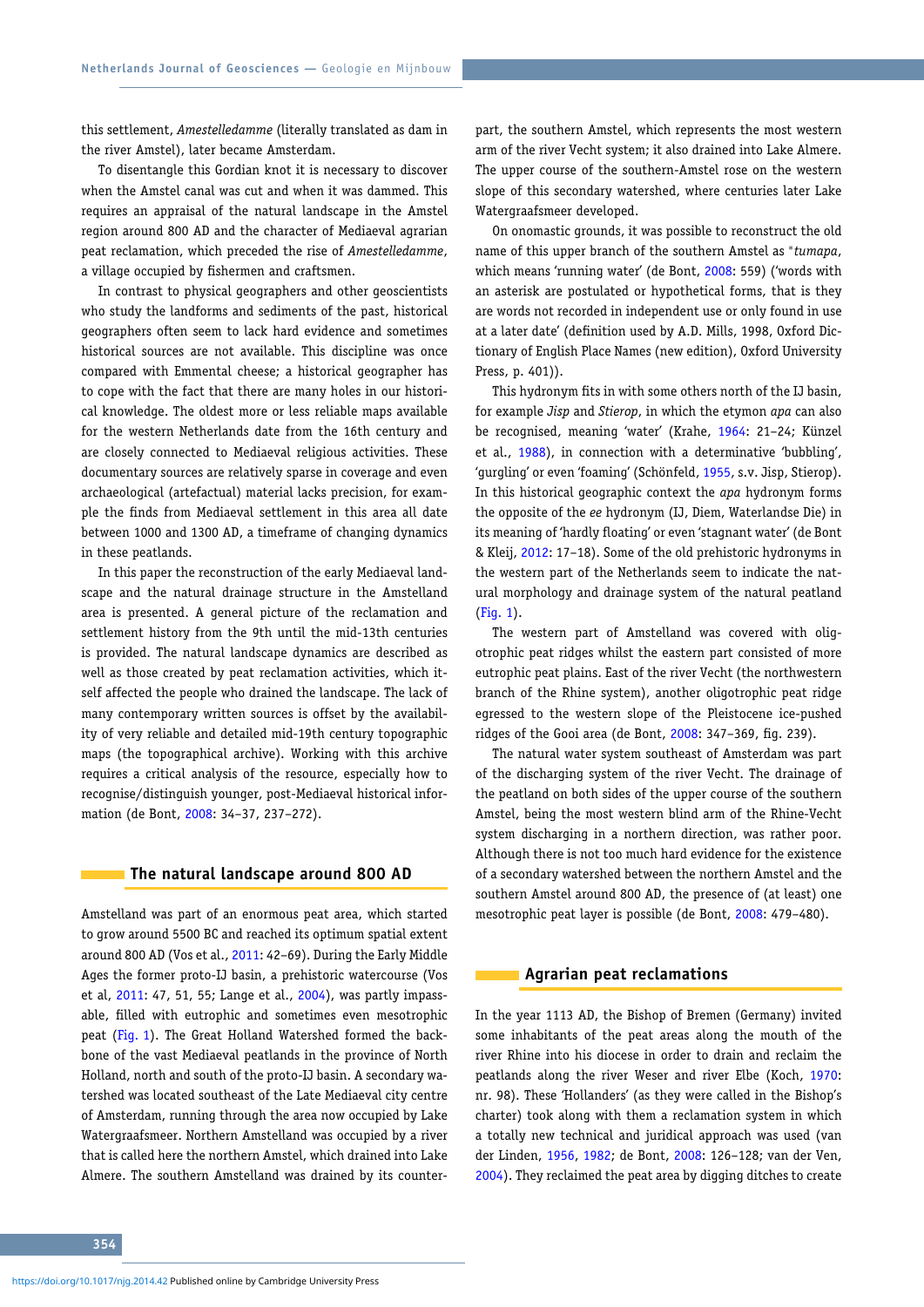

<span id="page-2-0"></span>

*Fig. 1. The natural landscape of Amstelland around 800 AD. Oligotrophic peat ridges: dark purple; eutrophic peat plains: light purple; Pleistocene icepushed ridge: yellow; Great Holland Watershed: thick brown line; secondary watershed: thin brown line. Topography: Topographical and Military Map of the Netherlands, 1849–50, original scale 1:50.000.*

parcels of land of 30 rods by 6 furlongs (around 115 m by 1250 m). We can assume that the combination of size and form were the optimum to create a sufficiently drained piece of peat to start an agrarian enterprise which gave an average farming family the opportunity to survive (de Bont, [2008:](#page-6-0) 119, 127, 156); the parcels were directionally aligned to secure an optimal drainage of the peat area. The ditches were dug hooked at the contour lines of the peat domes and ridges to secure a quick first drainage of those peat morphologies. For the first couple of centuries after reclamation the (length of the) ditches provided enough room for temporary water storage during periods of inclement weather.

Apart from Dutch reclamation activities in Germany, mentioned in the charter of 1113, there is no contemporary information about the technicalities of reclamation in relation to Mediaeval landscape morphology. Some years ago, three models were proposed to explain the procedure for the reclamation of a peat ridge [\(Fig. 2\)](#page-3-0), a peat dome and a peat plain (de Bont, [1994,](#page-6-0) [2008:](#page-6-0) 199–230). The most important difference between the reclamation of a peat dome and peat ridge on the one hand from a peat plain on the other is the difference in drainage organisation. During the first centuries after the reclamation of

peat domes and ridges, they had natural drainage. Even before human interference, the drainage of peat plains was rather bad and after reclamation it became worse. Even after reclaiming the undulating landscape of peat domes and peat ridges it took some centuries before the surface of the land sunk below sea level as a result of oxidation and other mass wasting processes. Needless to say this peat wastage did not help drainage much either and consequently the building of dikes became necessary. This event marks the end of the Mediaeval peat reclamation period, known in Dutch literature as the Great Reclamation (van der Linden, [1956\)](#page-7-0).

Most of the peat reclamations on both sides of the northern and southern Amstel conform to the model of reclaiming peat ridges. Shortly before 1000 AD the peatland or peatland area was drained by the excavation of a regular pattern of ditches and made suitable for habitation and agriculture (a mixed farming economy). The first settlement phase was characterised by each farm sitting within its own reclamation parcel. However, because of the drainage (oxidation and subsidence) the ground surface level dropped and the environment became too wet for arable farming. New areas of peat therefore had to be reclaimed and arable land created with farming settlement following,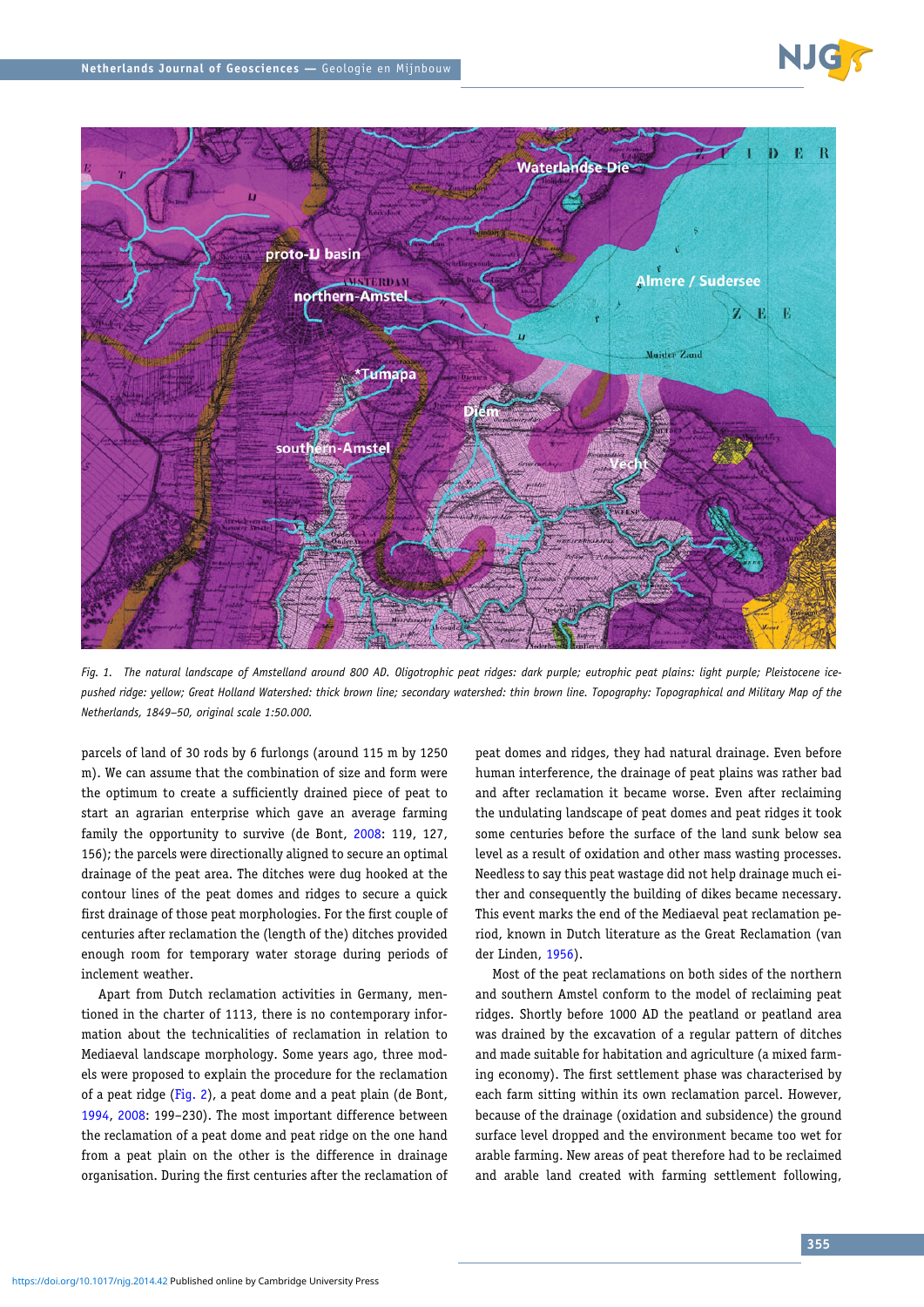<span id="page-3-0"></span>

*Fig. 2. The reclamation of a peat ridge (10th to 12th centuries).*

creating secondary, linear settlements. The previously farmed (old) fields with their high ground-water levels were only suitable for cattle breeding. These changes associated with reclamation mean that by around 1500 AD arable farming was no longer possible in the western Netherlands. In the 15th century regular grain imports from the eastern Netherlands and France became common. From about 1475 grain imports from the Baltic took place on an irregular basis and after 1500 the Baltic became the main important production area of grain for the western Netherlands (van Tielhof, [1995\)](#page-7-0). This trade was the cornerstone (in Dutch: moedernegothie) of the 16th and 17th century wealth on which the city of Amsterdam was built.

The agrarian peat reclamations along the borders of both the northern and southern Amstel started at the end of the 10th century. The Mediaeval city structure of Amsterdam has its origins in the Mediaeval division of land into agrarian parcels, a pattern that can be recognised in the layout of 17th and 19th century working-class neighbourhoods and in mid-19th century topographical maps (de Bont, [2008:](#page-6-0) 512–524). The drainage of the newly reclaimed area along the northern Amstel was directly towards the Almere, which from the 11th/12th centuries onwards was enlarged to the Sudersee, improving drainage even more. In contrast, the drainage of the area along the southern Amstel, being the most western, stagnating arm of the river Vecht system, was rather bad and provides the main underlying reason for digging the Amstel canal.

# **Towards the Amstel canal**

The northern and southern Amstel ran between two peat ridges, separated from each other by a mesotrophic, unreclaimed peat area, which functioned as a kind of secondary watershed. A re-

markable feature of the supposed canal part of the river Amstel is that it consists of two straight parts connected by an irregularly shaped kink. This appearance differs in shape considerably from other natural sinuous watercourses in the peatlands of the western Netherlands. Only the Mediaeval Delf canal, which gave the city of Delft its name, has a similar appearance, comprising several straight parts connected by kinks. The different parts of the Delf canal were dug and connected between the mid-11th and 12th centuries (de Bont, [2000:](#page-6-0) 39).

Several researchers have studied the historical and historic geographical background to the supposed Amstel canal. On some palaeogeographical maps, showing the early Mediaeval landscape of Amstelland, the river Amstel is shown issuing from its source more than 20 km south of the later city of Amsterdam, in a linear, northerly direction before discharging into the IJ basin. Other maps show two separate rivers, which were subsequently connected by a canal. The latter was based on an idea of the soil scientist Pons, who drew a map with these two Amstel branches; this map was influential in the thinking of Dutch historical geographers, but was long ignored by archaeologists and, even until quite recently, palaeogeographers (Pons & van Oosten, [1974:](#page-6-0) 25, fig. 14). More recently, the *Atlas van Nederland in het Holoceen* included a map of the early Mediaeval landscape of the Netherlands, which shows a northern and southern Amstel (Vos et al., [2011:](#page-7-0) 67), although it is similar to the map of that period published some years earlier [\(Fig. 1\)](#page-2-0) (de Bont, [2008:](#page-6-0) 353, fig. 239). The main reason for connecting the northern and southern Amstel via a canal lies in the character of the regional hydrology, which is of course an important aspect of the physical context of the process of reclamation.

The people who reclaimed the western slope of the peat ridge (the Great Holland watershed) along the southern Amstel had to dig a canal known as the Boerenwetering (Farmers' canal),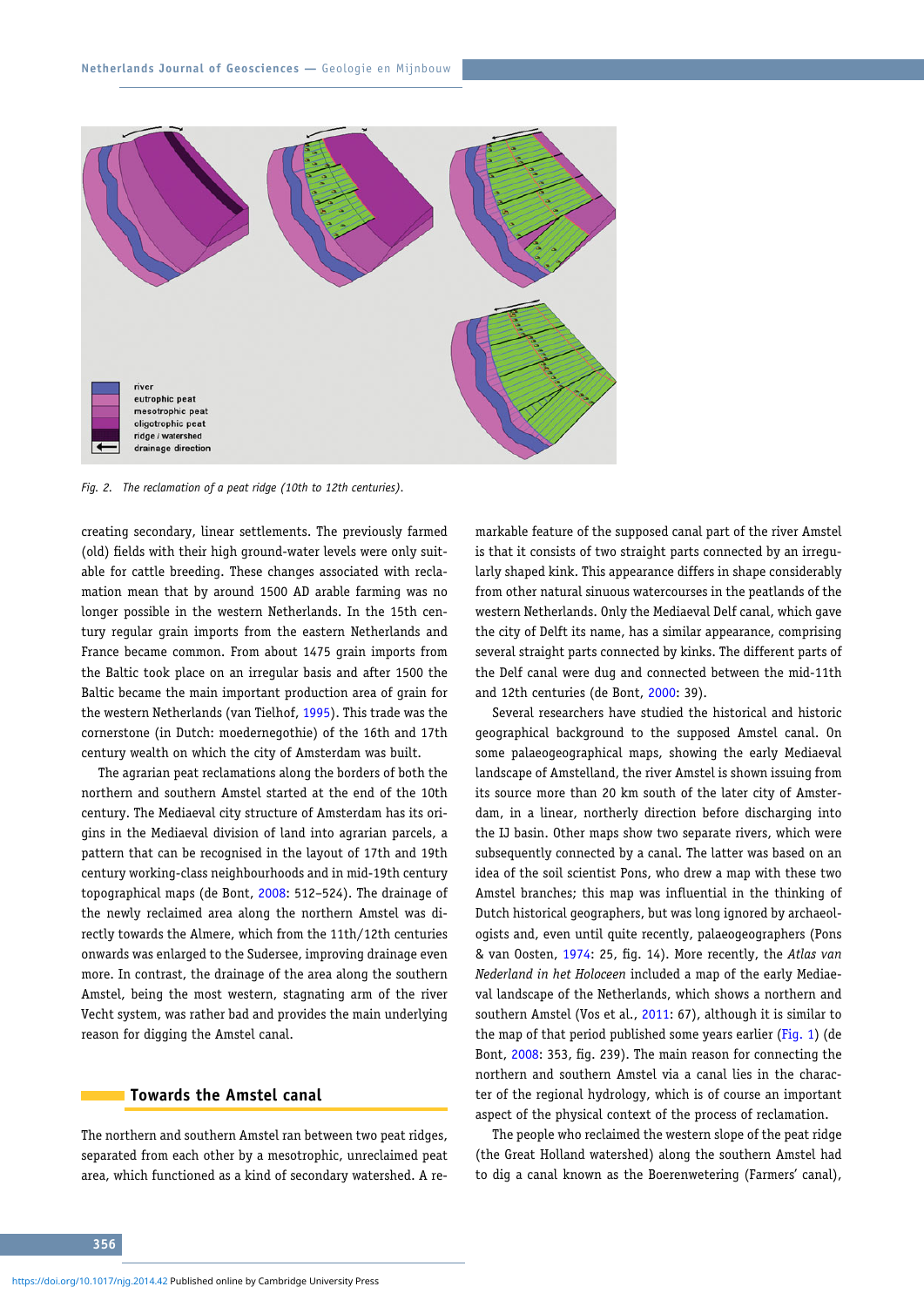



*Fig. 3. Relocated discharging points of the Boerenwetering into the northern Amstel in the course of time. Topography: map of Jacob van Deventer, 1560.*

which discharged its waters through the northern Amstel directly into the Almere/Sudersee. The creation of this canal fits into the Mediaeval history of the drainage of large parts of the peatlands of Holland (van Tielhof & van Dam, [2006:](#page-7-0) 36– 51; Louman, [1982:](#page-6-0) 115–164; de Bont, [2008:](#page-6-0) 205–206). Some decades after the reclamation activities started, the subsidence of the land required several canals (each over 40 km in length) to be constructed to improve drainage; the Delf canal mentioned earlier was the first one. The oldest mention of the Boerenwetering dates from 1383 (van der Laan, [1993:](#page-7-0) nrs. 403–405), but it was started at least two or even three centuries earlier (Groesbeek, [1966:](#page-6-0) 64–66). In the beginning, the Boerenwetering crossed the still unreclaimed part of the watershed between the northern and southern Amstel (de Bont, [2000:](#page-6-0) 46–47), discharging into the sinuous upper course of the northern-Amstel (Fig. 3: 1). If there was already a 'complete' river Amstel in existence draining directly into Almere/Sudersee, there would have been no need for these farmers to excavate the Boerenwetering since they could have drained their lands into this river using the hundreds of reclamation ditches themselves.

Later on, the confluence point of the Boerenwetering and northern Amstel was relocated to the north, within the walls of the rising city of Amsterdam (Fig. 3: 2). Sometime later, the Amstel canal was created to connect the northern and southern Amstel, this newly created river had been dammed up. A younger mouth of the Boerenwetering (Fig. 3: 3) was now situated on the wrong side of this dam, which required its course to be lengthened by several hundred metres in order to create a new discharging point north of the newly built dam (Fig. 3: 4 and 5). Precisely how long the Amstel river could freely discharge into the IJ basin before it was dammed up is another question that has yet to be answered.

# **Digging the Amstel canal**

There used to be no disagreement about the date of creation of the dam in the river Amstel. Historians all dated it to the second part of the 13th century, or more precisely between 1265 and 1275. In that year a settlement called *Amestelledamme* was mentioned for the first time (van der Laan, [1993:](#page-7-0) nr. 1). According to some archaeologists, the dam dates from the first quarter of the 13th century (de Bont, [2008:](#page-6-0) 498–504).

The digging of the Amstel canal, which connected the northern and southern Amstel, was carried out in three phases [\(Fig. 4\)](#page-5-0) (de Bont, [2008:](#page-6-0) fig. 357). The first digging phase (1) was started from a curve in the southern Amstel and followed a straight line towards the Old Church of Amsterdam, stopping at the supposed watershed. The Old Church was built on a mound along the eastern border of the northern Amstel, where a graveyard was originally situated. The oldest archaeological traces of that site date from the beginning of the 13th century, although some of the archaeological chronological interpretations are influenced by the opinions of historians rather than by the archaeological evidence itself, therefore earlier dating of this site is still possible. This proto-Amsterdam was not an agrarian settlement. Almost all the archaeological evidence envisages a linear settlement of craftsmen and fishermen, with small workshops on mounds, forming the first phase of an early embankment of the Amstel river (Sarfatij, [1995;](#page-6-0) de Bont, [2008:](#page-6-0) 512–530). The second digging phase of the canal was carried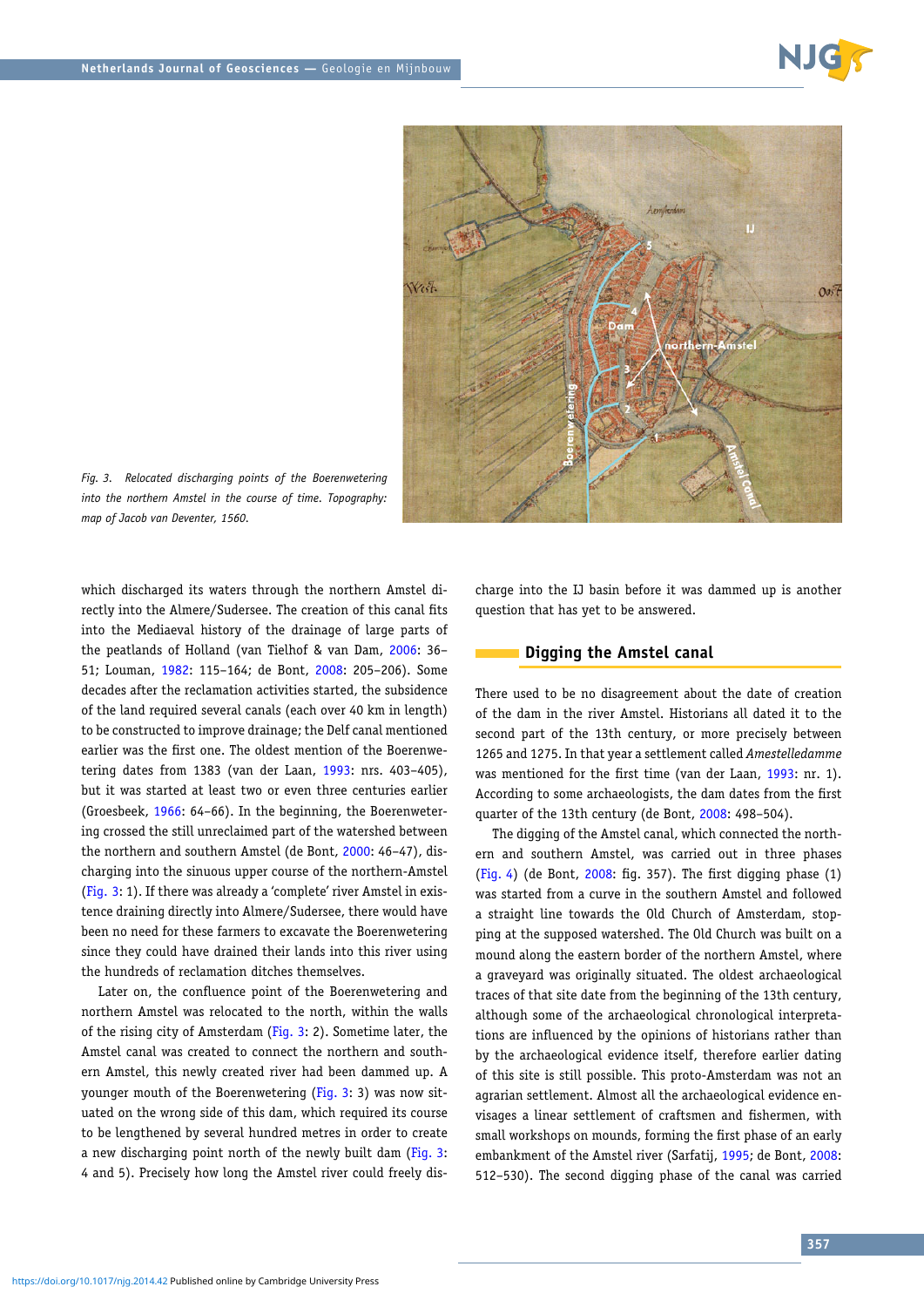<span id="page-5-0"></span>

*Fig. 4. Digging the Amstel canal. Supposed watershed: yellow and brown; A-A'-B-B": peat area that has been reclaimed after the Amstel canal has been dug. Underlying landscape reconstruction: 1000–1250 AD. Topography: Topographical and Military Map of the Netherlands, 1849–50, original scale 1:50.000.*

out from north to south (2), also stopping at the former watershed; the third phase (3) connected both canal parts by cutting through the former watershed (de Bont, [2008:](#page-6-0) 489–494).

After the northern and southern Amstel were connected, creating a new single river system, the uncultivated borders of the former Amstel canal (A-A'-B-B'') were reclaimed. The entire reclamation was undertaken between the older reclamations along the former northern and southern Amstel. Most probably, the former supposed watershed (yellow and brown) was the last reclaimed peatland in the whole Bailiwick of Amstelland (de Bont, [2008:](#page-6-0) 530–532).

## **Dating the digging activities**

Early reclamation activity (subsidence of the soil) and a series of devastating storm surges played a role in the formation of the Sudersee (Text 2). Although large areas of already cultivated peat land were drowned by these events, the natural drainage of the surviving peat lands improved radically.

### *Text 2: Storm surges*

Gottschalk found mention in charters and chronicles of lands devastated by surges in the Sudersee area in the years 1170, 1196, 1214 (?), 1248, 1262 (?), 1286 (?), 1287, 1288, 1307, 1318, 1328 (?), 1334, 1343, 1344, 1357 (?), 1375, 1394, 1396, 1398, 1403 (?), 1404, 1409 and later (Gottschalk, [1971,](#page-6-0) [1975\)](#page-6-0). van Mieris cites a charter which mentions Sudersee ('Zuyder

Zee') on 9 March 1412–1413 (eastern style), but that seems rather late (van Mieris, [1756:](#page-7-0) 228). According to Schönfeld, the hydronym Sudersee is mentioned for the first time around 1340 (Schönfeld, [1955:](#page-7-0) 36, 210). Paleogeography does not clearly reflect this onomastic phase of transition from Lake Almere to the Sudersee. The palaeogeographical maps of 100, 800 and 1500 AD show the enlargement from Lake Flevo, already mentioned by Tacitus and Ptolemy (Künzel et al., [1988,](#page-6-0) s.v. Flevum), to Lake Almere and Sudersee as an important, but not shocking, land-devastating process (Vos et al., [2011:](#page-7-0) 63, 67, 71). The supposedly important role of the All Saints surge of 1170 with a more sudden enlargement of Lake Almere into Sudersee is not reflected in these maps. There were most certainly land-devastating surges before the 1170 event in the area now referred to as Sudersee. Gottschalk, the specialist in this subject, reflects on several storm surges in that area mentioned in older literature and chronicles, but she has not been able to find any hard evidence in primary written sources and charters for the existence of storm surges before 516 AD (Gottschalk, [1971:](#page-6-0) 1–80).

Considering these landscape dynamics together with the urge of the people along the borders of the southern Amstel to improve the drainage of their newly reclaimed peatlands, a historian's suggestion that the Amstel canal was excavated in the 11th century is not surprising (van Reenen & Ibelings, [2009:](#page-7-0) 91). Still, these historians do not use the improvement of the natural drainage as an important argument. They date the digging of the Amstel canal in connection with a special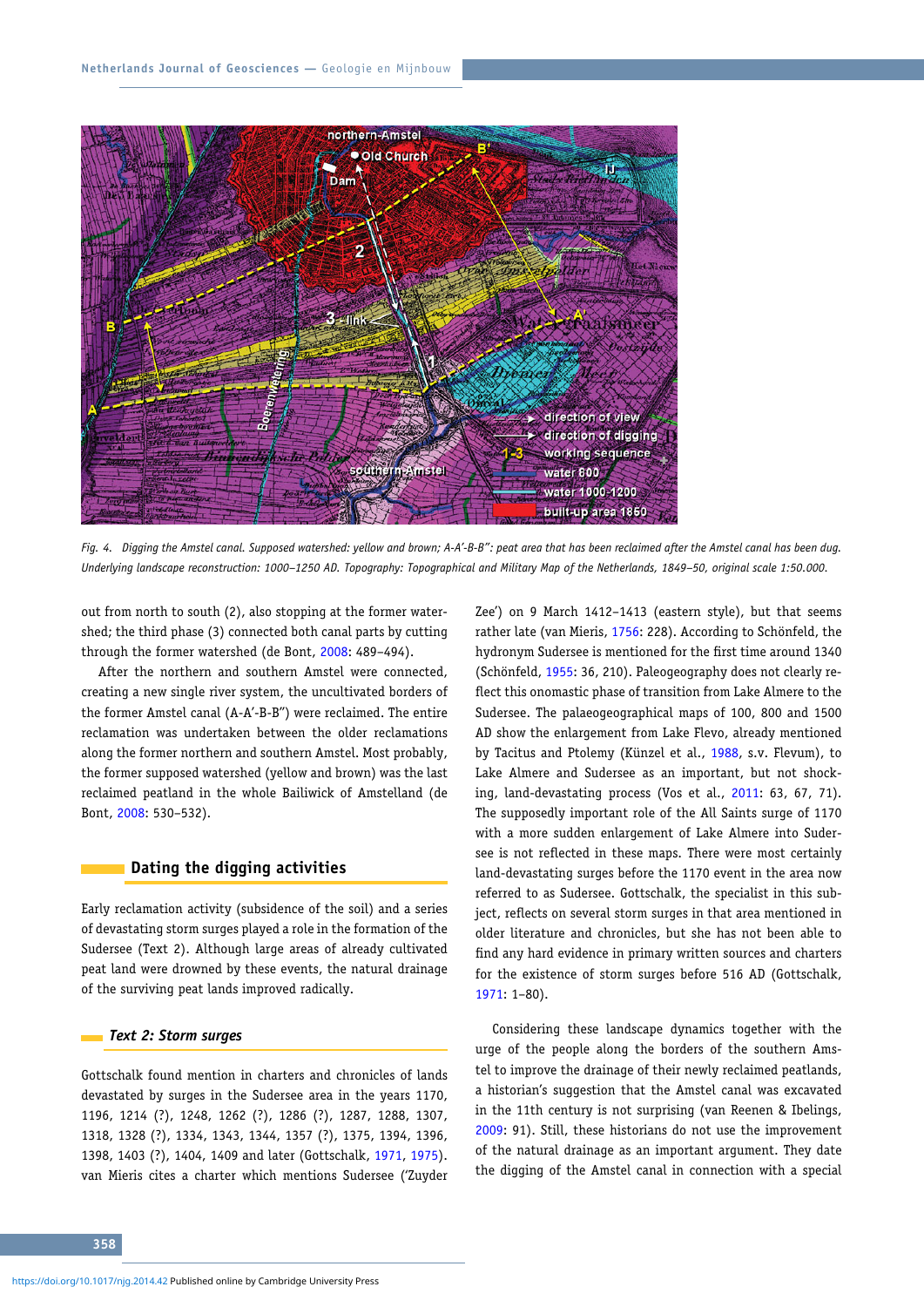<span id="page-6-0"></span>event in the history of the Counts of Holland. Count Dirk I (1061–1091) made a complete mess of his government. In 1063, the Bishop of Utrecht took power, supported by the emperor of the Holy Roman Empire. In 1076, the situation was normalised again (Blok, 1999: 21; van Vliet, [2002:](#page-7-0) 225–227) and the Amstel canal was supposed to have been dug during those few years. It has been suggested that only the bishop was capable of initiating such a great project. However, none of these digging activities is mentioned in the more than 125 relevant charters that have survived from the 11th century (Koch, 1970: nrs. 65–91; Muller & Bouman, 1920: nrs. 150–259). This 'reductio ad absurdum' proves nothing and does not exclude digging activities in the 11th century.

The first mention of a dam in the river Amstel in 1275 seems to form an exact *ante quem* dating of the digging of the Amstel canal, but the sentence *Homines manentes apud Amestelledamme* (van der Laan, [1993:](#page-7-0) nr. 1) is not univocal. If this sentence is translated as 'people living near the dam in the river Amstel' it is obvious that the Amstel canal was dug before 27 October 1275. If it is translated as 'people living in a settlement named Amestelledamme', and we consider this toponym as a fixed, onomastic meaningless label (for example, no one expects seven oaks in Sevenoaks, Kent) the dam in the river Amstel may be dated much earlier, giving the toponym *Amestelledamme* time to lose its original meaning and become a fixed toponym. How long this process took is hard to say. Logically the digging of the Amstel canal must date further back into history, but how far back is still unknown. In the middle of the 13th century many similar rivers were dammed, for example the Spaarne (Spaarndam), the Rotte (Rotterdam), the Zaan (Zaandam), the Ee (Edam) and the Schie (Schiedam).

# **Conclusions**

In a rather short time span of no more than three centuries, the Amstelland area underwent enormous changes. Because of human interference the natural peat landscape disappeared completely. The natural drainage of the area was so bad that shortly after the first reclamations took place the settlers and their direct offspring had to rearrange and improve this drainage system completely, first by digging the Boerenwetering and later on by digging the Amstel canal. The Amstel canal was dug somewhere between 1063 and 1275, but it is perhaps more realistic to date its construction as 'between the second part of the 11th century and halfway through the 13th century'. This period was long enough to explain the presence of marine clay sediments along the borders of the newly created river Amstel. Numerous storm surges from the north affecting the Sudersee and the IJ basin could have led to the deposition of such marine deposits. However, if we assume a shorter period in which the river Amstel was not dammed-up, this could also account for these clay sediments.

## **References**

- *Blok, D.P.*, 1991. Holland sinds Gosses; de vorming van het graafschap opnieuw bezien. In: Anrooij, W. van, et al. (eds): Holland in wording; de ontstaansgeschiedenis van het graafschap Holland tot het begin van de vijftiende eeuw. Muiderberg-symposium 5. Verloren (Hilversum): 9–25.
- *de Bont, C*., 1994. Reclamation patterns of peat areas in the Netherlands as a mirror of the Mediaeval mind. J. Bethemont (ed.): L'avenir des paysagesrurauxeuropéens entre gestion des héritages et dynamique du changement. Conférenceeuropéenne permanente pourl'étude du paysage rural; colloque de Lyon, 9-13 juin 1992. UniversitéLumière Lyon 2/Université Jean Moulin Lyon 3 (Lyon): 57–64 (also published in 1994 in Wageningen Studies in Historical Geography 2: 61–68).
- *de Bont, Chr.*, 2000. Delft's Water; two thousand years of habitation and water management in and around Delft. Bataafsche Leeuw (Zutphen).
- *de Bont, Chr.*, 2008. Vergeten land; ontginning, bewoning en waterbeheer in de Westnederlandse veengebieden (800–1350). Dissertation Wageningen University (also published in 2009 as Alterra Scientific Contributions 27 (Wageningen)).
- *de Bont, Chr.* & *Kleij, P.*, 2012. Tussen Oer-IJ en Bamestra; het Zaanse veenmoeras en zijn eerste bewoners vanaf de prehistorie tot ca. 900 n. Chr. Beukers, E. & van Sijl, C. (eds): De geschiedenis van de Zaanstreek, part 1. W Books (Zwolle): 10–23.
- *de Gans, W*. & *Bunnik, F.*, 2011. De loop van de Amstel in Amsterdam. Grondboor & Hamer 65: 2, 42–49.
- *Gottschalk, M.K.E.*, 1971. Stormvloeden en rivieroverstromingen in Nederland, I; de periode vóór 1400. Van Gorcum (Assen-Amsterdam).
- *Gottschalk, M.K.E.*, 1975. Stormvloeden en rivieroverstromingen in Nederland, II; de periode: 1400–1600. Van Gorcum (Assen-Amsterdam).
- *Groesbeek, J.W.*, 1966. Amstelveen; acht eeuwen geschiedenis. Allert de Lange (Amsterdam).
- *Koch, A.C.F.* (ed.), 1970. Oorkondenboek van Holland en Zeeland, eind 7de eeuw tot 1299, part I. Van Gorcum ('s-Gravenhage).
- *Krahe, H.*, 1964. Unsere ältesten Flussnamen. Wiesbaden.
- *Künzel, R.E., Blok, D.P. & Verhoef, J.M., 1988. Lexicon van Nederlandse to*poniemen tot 1200. P.J. Meertens-Instituut (Amsterdam).
- *Lange, S.*, *Besselsen, E.A.* & *van Londen, H.*, 2004. Het Oer-IJ estuarium; archeologische Kennisinventarisatie (AKI). Amsterdam Archeologisch Centrum publicaties 12 (Amsterdam).
- *Louman, J.P.A.*, 1982. Roerende dat Heycoopwater ende Aemsterlant, een Hollands-Utrechts waterstaatsgeschil en de instelling van het hoogheemraadschap van Amstelland. Hollandse Studiën 12: 113-164.
- *Muller, Fz.S.* & *Bouman, A.C.* (eds), 1920. Oorkondenboek van het Sticht Utrecht tot 1301, part I: 695–1197. A. Oosthoek (Utrecht).
- *Pons, L.J.*, 1973. De Amstel is een kanaal. Vrije Volk, d.d. 20 januari.
- *Pons, L.J.* & *van Oosten, M.F.* 1974. De bodem van Noordholland; toelichting bij blad 5 van de Bodemkaart van Nederland, schaal 1:200.000. Stichting voor Bodemkartering (Wageningen).
- *Sarfatij, H.*, 1995. Van polder tot polis in de archeologie van de Hollandse stad. In: B.R. de Melker & M.B. de Roever (eds): Opstellen over stadsgeschiedenis, diplomatiek, diplomatie en economische geschiedenis; liber amicorum voor drs. P.H.J. van der Laan. Jaarboek Amstelodamum 87: 9–30.